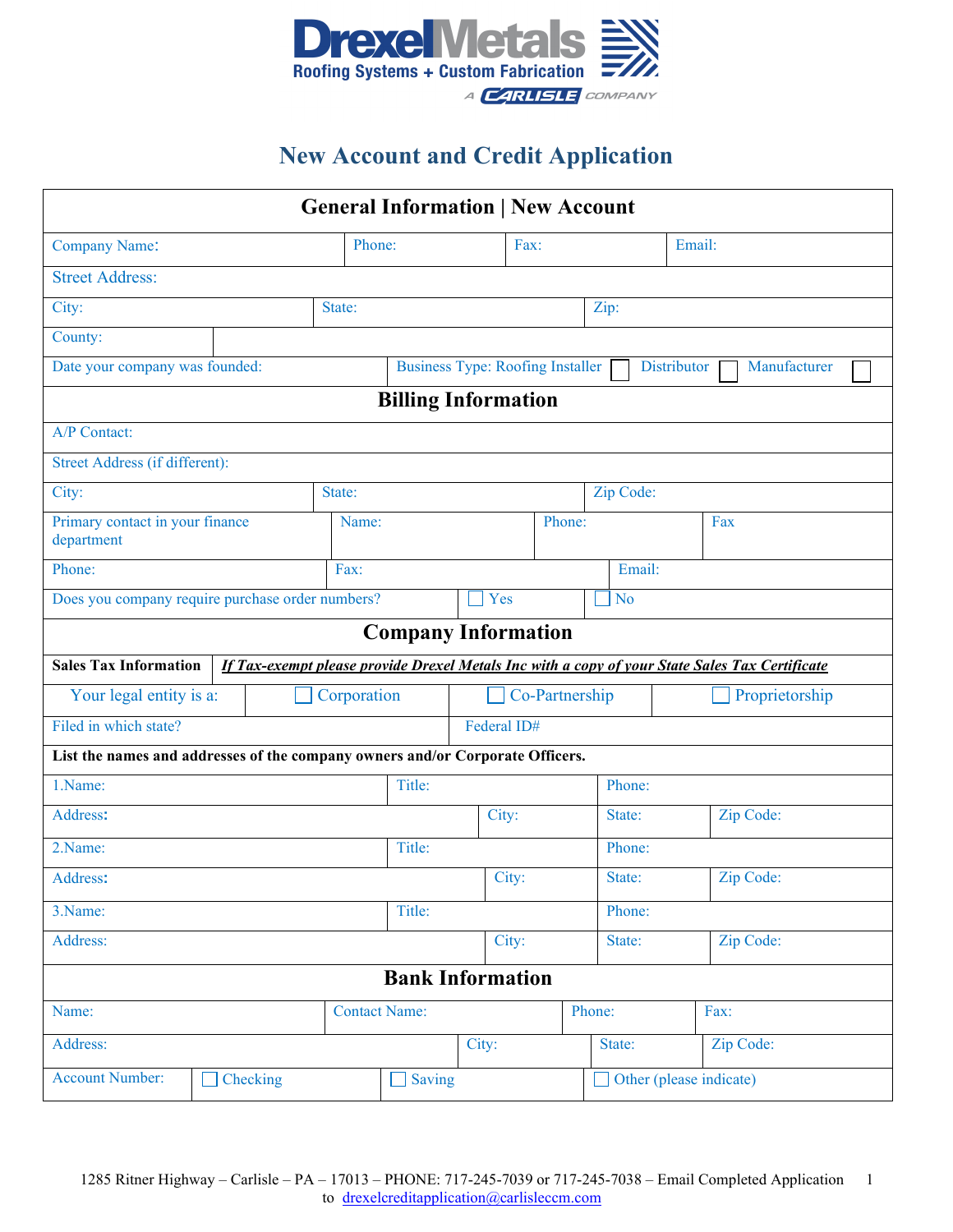

# **New Account and Credit Application**

| <b>Creditor Information</b>                                                                                                                                                                                                                                                                                                                                                                                                                                                                                                                                                                                                                                                                                                                                                                                                                 |                  |                      |          |        |          |                                                                                                                                 |  |  |  |  |  |  |  |
|---------------------------------------------------------------------------------------------------------------------------------------------------------------------------------------------------------------------------------------------------------------------------------------------------------------------------------------------------------------------------------------------------------------------------------------------------------------------------------------------------------------------------------------------------------------------------------------------------------------------------------------------------------------------------------------------------------------------------------------------------------------------------------------------------------------------------------------------|------------------|----------------------|----------|--------|----------|---------------------------------------------------------------------------------------------------------------------------------|--|--|--|--|--|--|--|
| List the names and addresses of three present <b>trade</b> suppliers.                                                                                                                                                                                                                                                                                                                                                                                                                                                                                                                                                                                                                                                                                                                                                                       |                  |                      |          |        |          |                                                                                                                                 |  |  |  |  |  |  |  |
| 1. Company Name:                                                                                                                                                                                                                                                                                                                                                                                                                                                                                                                                                                                                                                                                                                                                                                                                                            |                  | <b>Contact Name:</b> |          | Phone: |          | Fax:                                                                                                                            |  |  |  |  |  |  |  |
| Address:                                                                                                                                                                                                                                                                                                                                                                                                                                                                                                                                                                                                                                                                                                                                                                                                                                    |                  |                      | City:    |        | State:   | Zip Code:                                                                                                                       |  |  |  |  |  |  |  |
| 2. Company Name:                                                                                                                                                                                                                                                                                                                                                                                                                                                                                                                                                                                                                                                                                                                                                                                                                            |                  | <b>Contact Name:</b> | Phone:   |        |          | Fax:                                                                                                                            |  |  |  |  |  |  |  |
| Address:                                                                                                                                                                                                                                                                                                                                                                                                                                                                                                                                                                                                                                                                                                                                                                                                                                    |                  |                      | City:    |        | State:   | Zip Code:                                                                                                                       |  |  |  |  |  |  |  |
| 3. Company Name:                                                                                                                                                                                                                                                                                                                                                                                                                                                                                                                                                                                                                                                                                                                                                                                                                            |                  | <b>Contact Name:</b> | Phone:   |        |          | Fax:                                                                                                                            |  |  |  |  |  |  |  |
| Address:                                                                                                                                                                                                                                                                                                                                                                                                                                                                                                                                                                                                                                                                                                                                                                                                                                    |                  |                      | City:    |        | State:   | Zip Code:                                                                                                                       |  |  |  |  |  |  |  |
| <b>Payment Terms</b>                                                                                                                                                                                                                                                                                                                                                                                                                                                                                                                                                                                                                                                                                                                                                                                                                        |                  |                      |          |        |          |                                                                                                                                 |  |  |  |  |  |  |  |
| Our terms of payment are stated on the invoices and payments are expected on or before the agreed upon due date                                                                                                                                                                                                                                                                                                                                                                                                                                                                                                                                                                                                                                                                                                                             |                  |                      |          |        |          |                                                                                                                                 |  |  |  |  |  |  |  |
| <b>Requested Credit</b>                                                                                                                                                                                                                                                                                                                                                                                                                                                                                                                                                                                                                                                                                                                                                                                                                     | $\sqrt{$}10,000$ |                      | \$25,000 |        | \$50,000 | Other – state amount below<br>note: Drexel Metals requires current<br>Financial Statements for any credit<br>amount $> $50,000$ |  |  |  |  |  |  |  |
| <b>Requested Amount: \$</b>                                                                                                                                                                                                                                                                                                                                                                                                                                                                                                                                                                                                                                                                                                                                                                                                                 |                  |                      |          |        |          |                                                                                                                                 |  |  |  |  |  |  |  |
| <b>Authorization</b>                                                                                                                                                                                                                                                                                                                                                                                                                                                                                                                                                                                                                                                                                                                                                                                                                        |                  |                      |          |        |          |                                                                                                                                 |  |  |  |  |  |  |  |
| I understand that the information furnished to you is for the purpose of requesting credit from Drexel Metals Inc., a Carlisle<br>Company. I am authorized, in my capacity, to bind my firm accordingly. I/We authorized Drexel Metals to investigate our<br>credit history, bank references and any other information deemed necessary to extend credit. I/We agree to notify Drexel Metals<br>Inc. of any changes in ownership or address or form of said business. This is agreement shall remain in force until written<br>notice of revocation is received by Drexel Metals. Drexel Metals reserves the right to issue Notice to Owner and/or lien any<br>project.<br>BY MY SIGNATURE BELOW AND INITIALS ON PAGE 3, I CERTIFY THAT I HAVE READ THE ATACHED<br>TERMS AND CONDITIONS AND HEREBY AGREE TO THEM<br>(PLEASE PRINT)<br>NAME: |                  |                      |          |        |          |                                                                                                                                 |  |  |  |  |  |  |  |
| SIGNATURE: New York Contract the Contract of the Contract of the Contract of the Contract of the Contract of the Contract of the Contract of the Contract of the Contract of the Contract of the Contract of the Contract of t                                                                                                                                                                                                                                                                                                                                                                                                                                                                                                                                                                                                              |                  |                      |          |        |          |                                                                                                                                 |  |  |  |  |  |  |  |
|                                                                                                                                                                                                                                                                                                                                                                                                                                                                                                                                                                                                                                                                                                                                                                                                                                             |                  |                      |          |        |          |                                                                                                                                 |  |  |  |  |  |  |  |
|                                                                                                                                                                                                                                                                                                                                                                                                                                                                                                                                                                                                                                                                                                                                                                                                                                             |                  |                      |          |        |          |                                                                                                                                 |  |  |  |  |  |  |  |